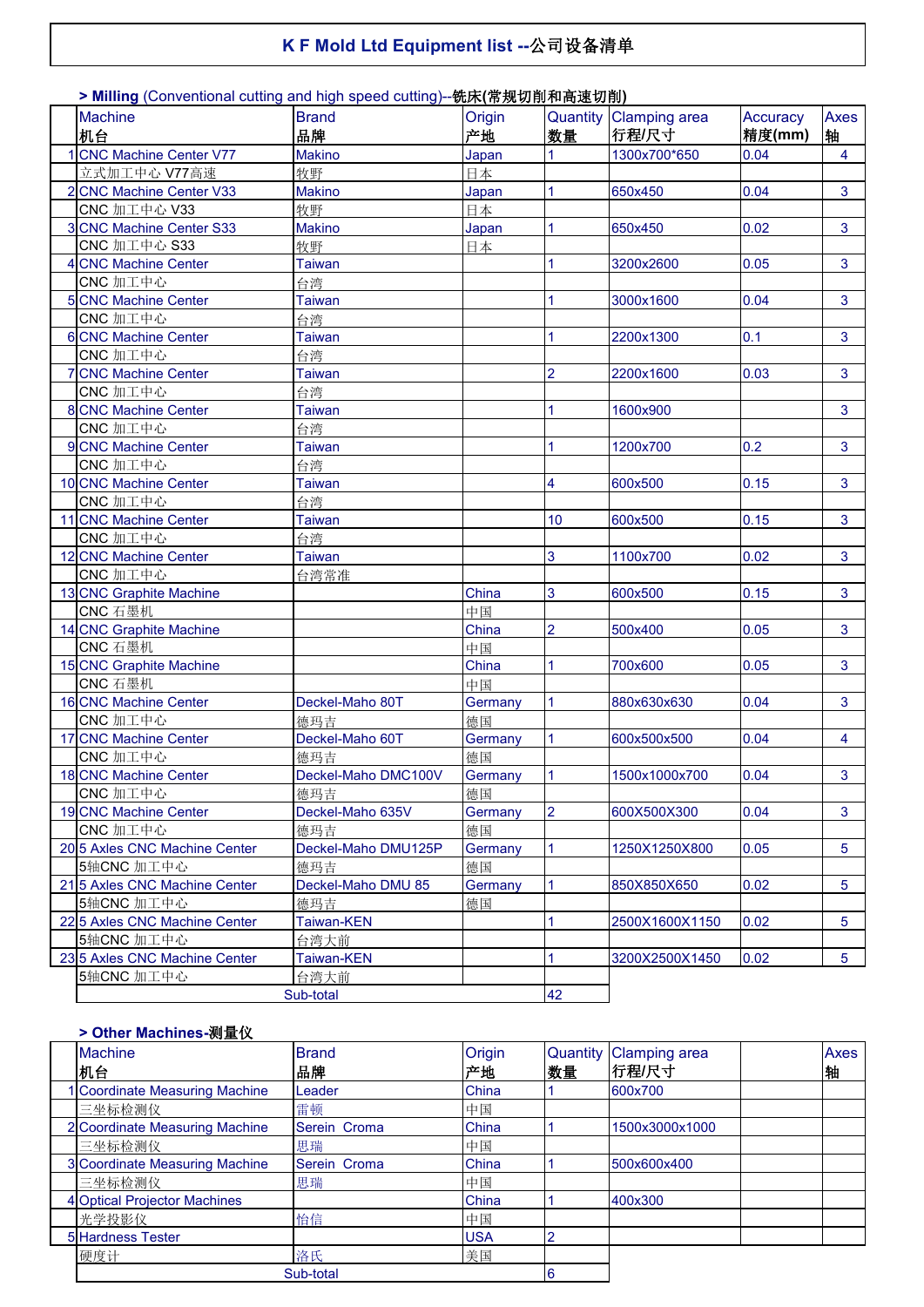# **> EDM** (Wire and spark erosion)--火花机

| <b>Machine</b>                 | <b>Brand</b>             | Origin        | Quantity       | <b>Clamping area</b> | Accuracy | Axes |
|--------------------------------|--------------------------|---------------|----------------|----------------------|----------|------|
| 机台                             | 品牌                       | 产地            | 数量             | 行程/尺寸                | 精度(mm)   | 牰    |
| <b>EDM</b> machine             | Taiwan                   |               | 2              | 2500X1200            | 0.03     |      |
| 火花机                            | 台湾                       |               |                |                      |          |      |
| 2EDM machine(double head)      | <b>HSPK</b>              |               |                | 1500x600             | 0.01     |      |
| 火花机 双头                         | 汉霸                       |               |                |                      |          |      |
| 3 EDM Machines (Mirror Polish) | <b>Mitsubishi</b>        | Japan         | 3              | 350x250              | 0.02     |      |
| 镜面火花机                          | 三菱                       | 日本            |                |                      |          |      |
| 4 EDM Machines (Mirror Polish) | <b>GF AgieCharmilles</b> | China         |                | 800x500              | 0.01     |      |
| 镜面火花机                          | 阿奇夏米尔                    | 中国(北京)        |                |                      |          |      |
| 5 EDM Machines (Mirror Polish) | <b>GF AgieCharmilles</b> | Switzerland 3 |                | 800x500              | 0.01     |      |
| 镜面火花机                          | 阿奇夏米尔                    | 瑞士            |                |                      |          |      |
| 6 EDM machine                  | Taiwan                   |               | $\overline{2}$ | 1600X700             | 0.02     |      |
| 火花机                            | 台湾                       |               |                |                      |          |      |
| 7 EDM machine                  | Taiwan                   |               | 3              | 500X400              | 0.03     |      |
| 火花机                            | 台湾                       |               |                |                      |          |      |
| 8 EDM machine                  | <b>Taiwan</b>            |               |                | 2000X1000            | 0.01     |      |
| 火花机                            | 台湾                       |               |                |                      |          |      |
| 9 Fine Wire Cutting Machine    | <b>GF AgieCharmilles</b> | Switzerland   | $\overline{2}$ | 600x400x350          | 0.01     |      |
| 慢走丝                            | 阿奇夏米尔                    | 瑞士            |                |                      |          |      |
| 10 Fine Wire Cutting Machine   | <b>Makino</b>            | Japan         |                | 400x300              | 0.03     |      |
| 慢走丝                            | 牧野                       | 日本            |                |                      |          |      |
|                                | Sub-total                |               | 19             |                      |          |      |
|                                |                          |               |                |                      |          |      |

## **> Deep-hole drilling--**深孔钻

| <b>Machine</b><br>机台      | <b>Brand</b><br>品牌 | Origin<br>产地 | Quantity<br>数量 | / Clamping area<br>行程/尺寸 | Accuracy<br>精度(mm) | Axes<br>轴 |
|---------------------------|--------------------|--------------|----------------|--------------------------|--------------------|-----------|
| 17 Axles Deep-Hole Boring | <b>ACCURATE</b>    | China        |                | 2500x3000x2000           | 0.1                |           |
| 7轴深孔钻                     | 精准                 | 中国           |                |                          |                    |           |
| 2 Deep-Hole Boring        | <b>ACCURATE</b>    | China        |                | 1500x1200x1500           | 0.05               |           |
| 深孔钻                       | 精准                 | 中国           |                |                          |                    |           |
| 3 Deep-Hole Boring        | <b>ACCURATE</b>    | China        |                | 800x600x600              | 0.05               |           |
| 深孔钻                       | 精准                 | 中国           |                |                          |                    |           |
|                           | Sub-total          |              |                |                          |                    |           |

## **> Turning and Grinding--**磨床

| <b>Machine</b><br>机台        | <b>Brand</b><br>品牌 | Origin<br> 产地 | 数量 | Quantity Clamping area<br> 行程/尺寸 | Axes<br>牰 |
|-----------------------------|--------------------|---------------|----|----------------------------------|-----------|
| 1 Grinding Machine          |                    | China         |    | 200x400                          |           |
| 磨床                          |                    | 中国            |    |                                  |           |
| 2 Large Grinding Machine    |                    | China         |    | 400x1000                         |           |
| 大磨床                         |                    | 中国            |    |                                  |           |
| 3 Large Grinding Machine    |                    | China         |    | 600x1000                         |           |
| 大磨床                         |                    | 中国            |    |                                  |           |
| 4 Precise Grinding Machines |                    | China         |    | 200x400                          |           |
| 精密磨床                        |                    | 中国            |    |                                  |           |
|                             | Sub-total          |               | 13 |                                  |           |

# **> Die-spotting press--**飞模机

| <b>Machine</b><br>机台 | <b>Brand</b><br>品牌 | Origin<br>产地 | 数量 | Quantity Clamping area<br> 行程/尺寸 | Accuracy<br>精度(mm) | Axes<br>轴 |
|----------------------|--------------------|--------------|----|----------------------------------|--------------------|-----------|
| 1 Fitting Machine    |                    |              |    | 320T                             | 0.05               |           |
| 飞模机(合模机)             |                    |              |    |                                  |                    |           |
| 2 Fitting Machine    |                    |              |    | 160T                             | 0.03               |           |
| 飞模机(合模机)             |                    |              |    |                                  |                    |           |
| 3 Fitting Machine    |                    |              |    | $80^{\circ}$                     | 0.03               |           |
| 飞模机(合模机)             |                    |              |    |                                  |                    |           |
|                      | Sub-total          |              |    |                                  |                    |           |